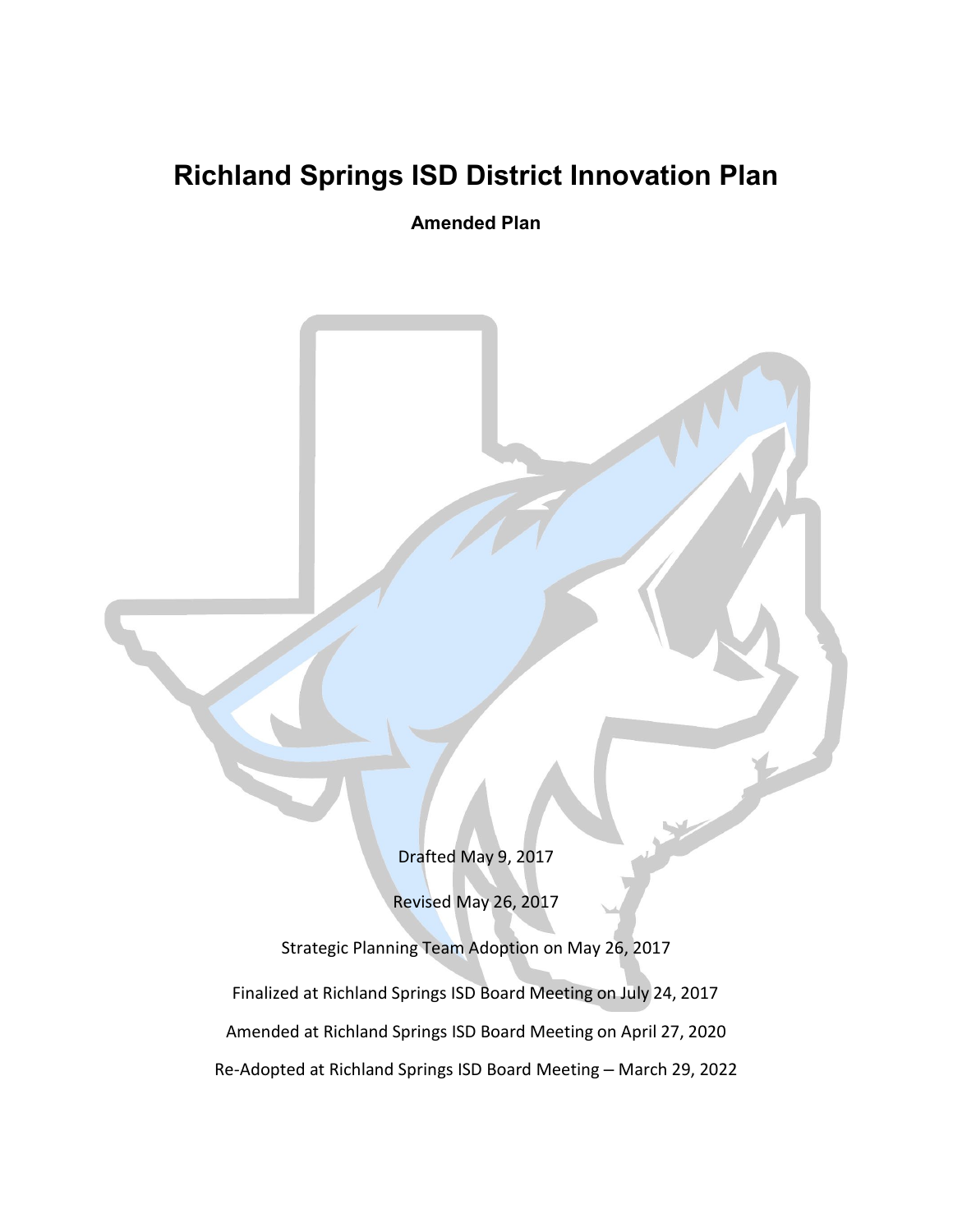

# **Background**

In the summer of 2015, the 84th Texas Legislature passed HB 1842, allowing public schools to apply to become Districts of Innovation and to gain exemption from certain provisions of the Texas Education Code. The Richland Springs Independent School District Trustees made a provision on April 17, 2017 to pursue strategic planning to become a District of Innovation. Richland Springs wishes to create learning opportunities that benefit all students and promote the community of Richland Springs. Being able to grow students in career and technical fields as well as enhancing literacy skills in all learners is a priority.

On May 09, 2017, Richland Springs ISD hosted a public hearing to discuss the direction of Richland Springs ISD's movement on developing a plan for pursuing a District of Innovation designation. A committee was approved on May 09, 2017 and will meet on May 26, 2017 to formulate a plan for implementing strategies for the Strategic Planning Document.

March 2022, the Richland Springs ISD SBDM Committee met to review, revise/amend, and restructure the district's DOI in effort to ensure alignment and fidelity of its purpose and our district vision.

## **RICHLAND SPRINGS ISD MISSION STATEMENT**

The mission of the Richland Springs Independent School District is to provide an educational environment that will enable all students to develop essential academic skills for a lifetime of learning and to prepare students to be responsible, contributing citizens in a diverse and changing world. The District is committed to maintaining high expectations of students as well as staff by demonstrating professional behavior and by supporting all students and school programs.

"Richland Springs is the place to be – Community of Champions"

Richland Springs ISD will ensure that every student meets their maximum potential.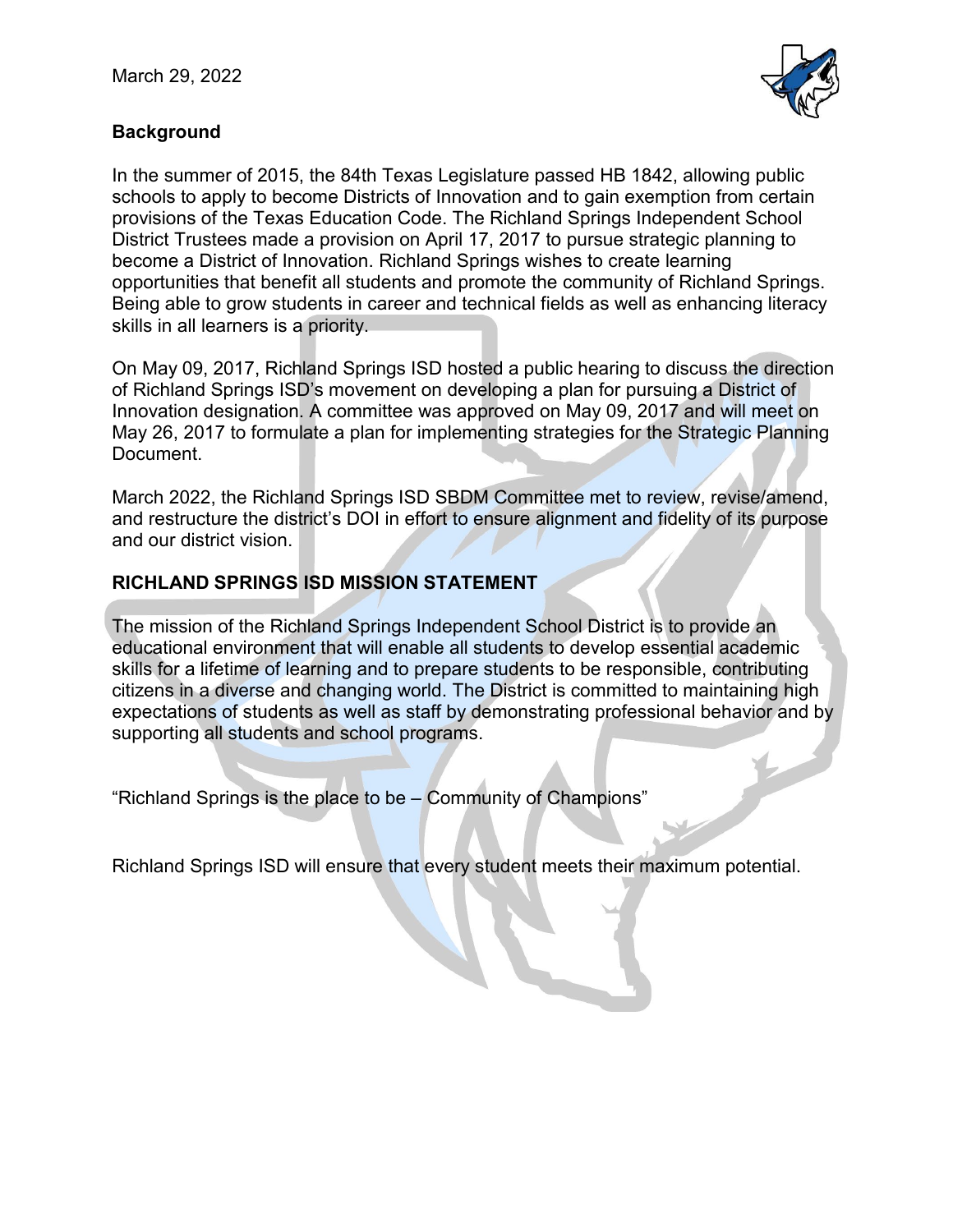

## **INNOVATION PLAN BASED ON NEEDS**

Richland Springs ISD serves a rural community of around 1,000. The school district enrolls approximately 120 students grade Pk-12. The demographics in Richland Springs comprise a district that hosts 64% Economically Disadvantaged, 25% Hispanic, 73% White, 2% English Language Learners, and 16% Special Education students.

The resources to provide a multilingual learning environment and bridge any learning barriers for students is a high priority in the district. Priorities center around providing opportunities for students to compete for global post-secondary opportunities and for all students to be productive members of a community.

The Richland Springs Board of Trustees identified areas of need at a fall 2016 goal setting meeting.

The goals can be broken down in four areas:

- 1. Recruit and Retain Quality Staff
- 2. Address Aging Facilities
- 3. Parent Involvement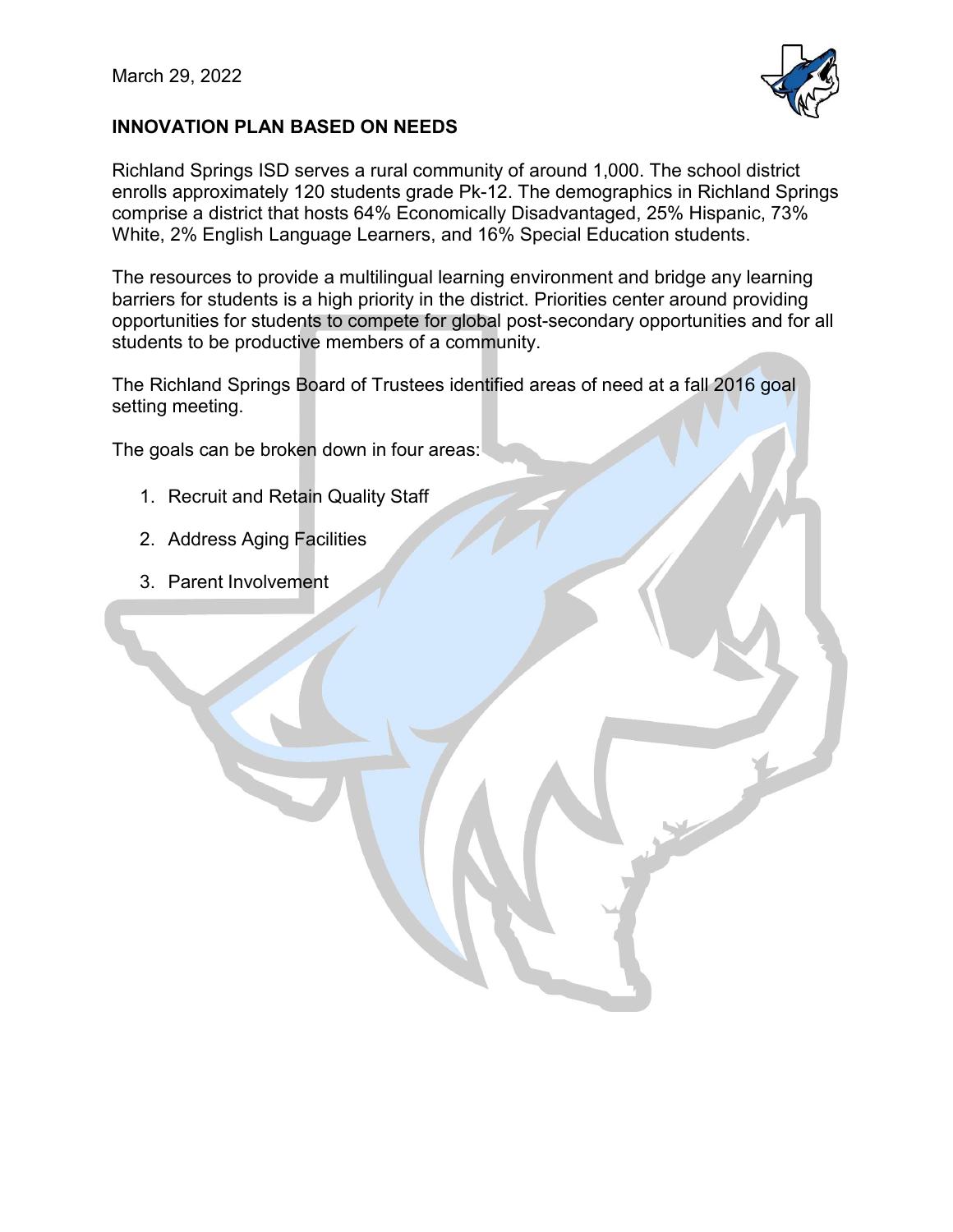

Richland Springs ISD's Innovation Plan will address way to provide the flexibility to better address these goals. The plan will also focus on providing community needs by better communicating the needs of a rural community.

#### **THE STRATEGIC PLANNING COMMITTEE**

Don Fowler Superintendent Rhonda Wyatt **Principal Jason Lewis Contract Contract Contract Contract Contract Contract Contract Contract Contract Contract Contract Contract Contract Contract Contract Contract Contract Contract Contract Contract Contract Contract Contract** Tana Lusty Board Member<br>Johnny Reeves Richland Spring

Rennie Mann Board Vice President Richland Springs Mayor Randy Robinson **National San Saba County Attorney** Pam Starr **Career and Technology Representative** Dr. J.D. Sheffield House Representative for District Bill Slaymaker **Local Youth Coordinator** Barbara Fowler **Community Member** Sherri Ashworth Richland Springs ISD Faculty Elisabeth Johnson Richland Springs ISD Faculty Bonnie Burkhart Richland Springs ISD Faculty **Chad Ashworth Richland Springs ISD Staff** 

Meeting May 26, 2017

# **RSISD STRATEGIC COMMITTEE MEETING**

Clifton James Womack Superintendent Rhonda Wyatt **Principal** Jason Lewis **Board President** Rennie Mann Board Vice-President **Tana Lusty Board Secretary** 

Pam Starr Career and Technology Representative<br>Sherri Ashworth Career and Springs ISD Faculty **Richland Springs ISD Faculty** 

March 24<sup>th</sup>, 2022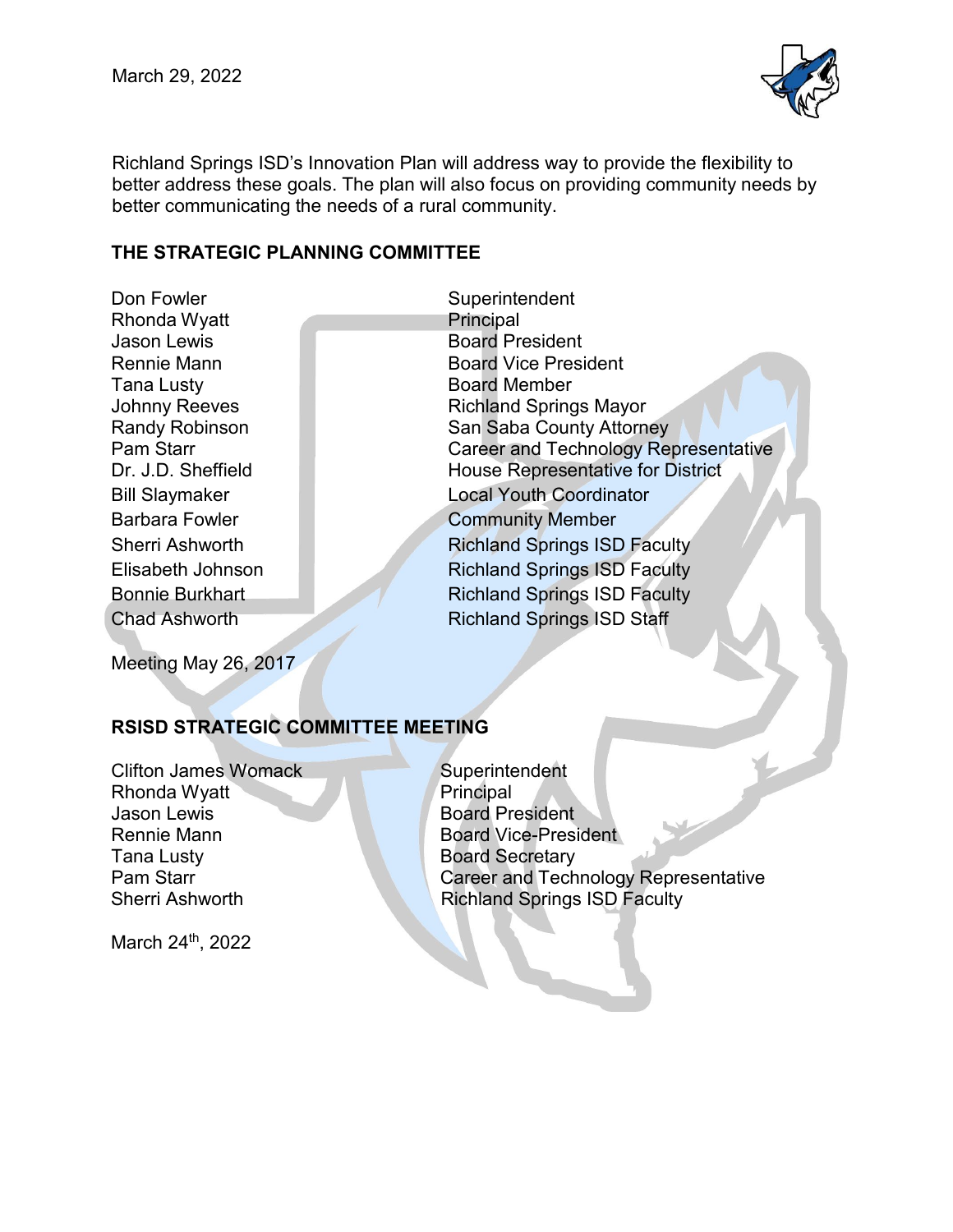March 29, 2022



# **AREAS OF INNOVATION**

\*Professional Development \*Instructional Strategies \*Appraisal and Teacher Contracts \*Parental Involvement

## **INNOVATIONS**

**Innovation Goal #1**

**School Start Date** (TEC 25.0811a) (EB LEGAL) Current Law

State law currently prohibits school districts from starting class before the fourth Monday in August, unless districts are year-round districts.

Proposed Innovation Strategy

Flexibility in the school calendar will provide more opportunities to engage students in meaningful learning opportunities. Richland Springs looks for strategies to increase academic achievement.

1. Richland Springs ISD proposes to begin instruction no earlier than the 1<sup>st</sup> Monday of August. This change will create better flexibility in the creation of the district calendar; as well as allowing more opportunities for scheduling meaningful and balanced staff development days.

2. The start date will allow the district to provide more instructional days before state assessment.

3. The start date will mitigate "summer slide", a negative event related to academic achievement, as students return to the classroom earlier in the school year.

4. This strategy will provide for more concentrated professional development in key areas during the academic year of instruction.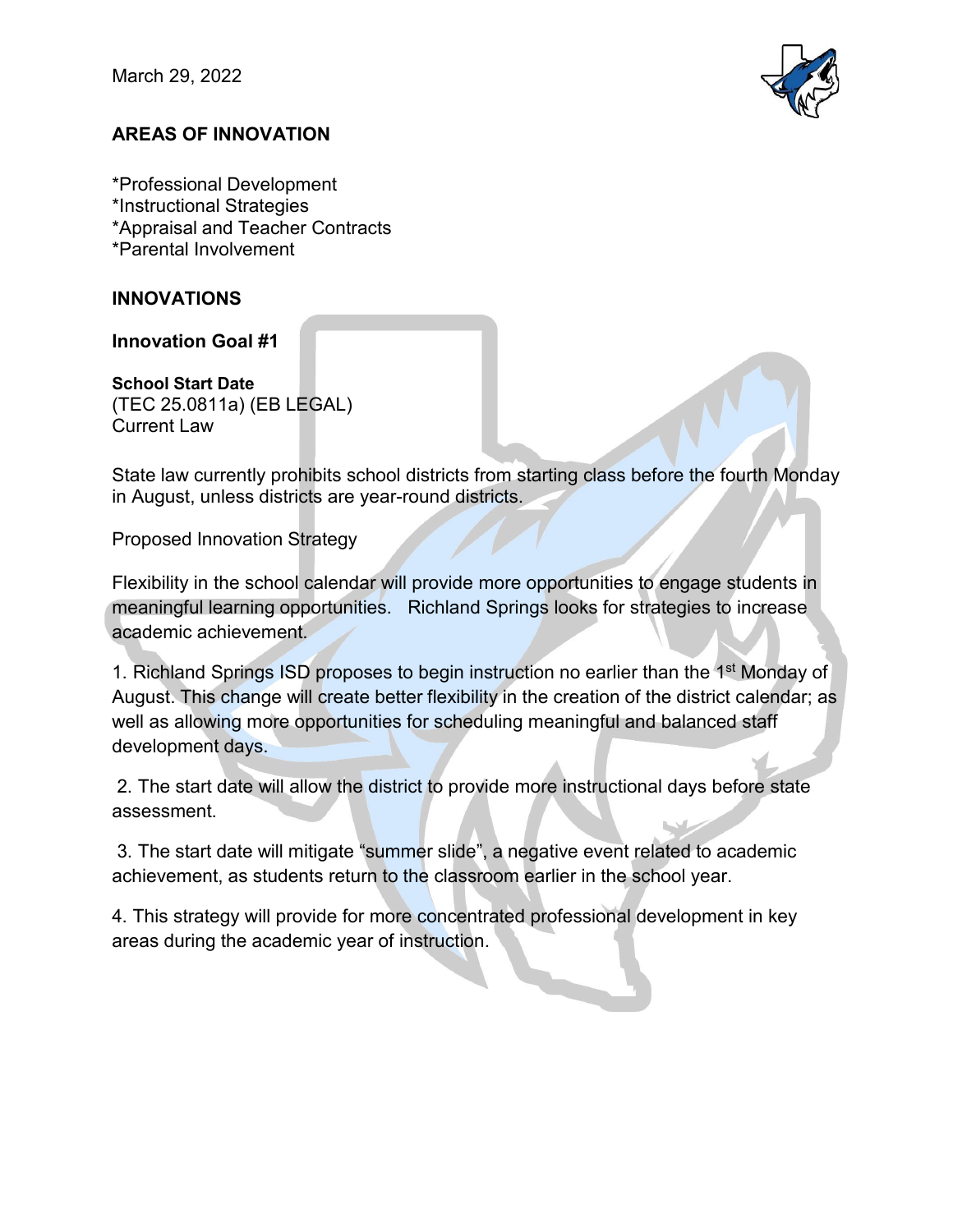

## **Innovation Goal #2**

#### **Teacher Certification**

(TEC 21.003a) (DBA LEGAL) (DBA Local)

TEC 21.003(a) states a person may not be employed as a teacher, teacher intern or teacher trainee, librarian, educational aide, administrator, educational diagnostician, or school counselor by a school district unless the person holds an appropriate certificate or permit issued as provided by Subchapter B.

## Proposed Innovation Strategy

The campus principal may submit a request to the superintendent for local certification that will allow the certified teacher to teach in a related field for which he/she is not certified. The principal must specify in writing for the request and document what credential the certified teacher possesses that would qualify this individual to teacher the course.

The current certification rules limit the districts options to hire professionals with work related experience. A rural community can benefit from many qualified professionals within its community. There are a variety of STEM and CATE related courses that professionals can provide valuable work information and experience. In order to maximize the opportunities for students to take such courses, the district will consider the qualifications necessary to create a local requirement for these courses instead of the requirements in TEC 21.0003(a). The exemption will allow the district to:

- 1. Provide more variety for CATE and STEM classes
- 2. Provide valuable work related experience to be communicated to students

The superintendent will report the qualifications to the Board of Trustees at the first board meeting following these assignments.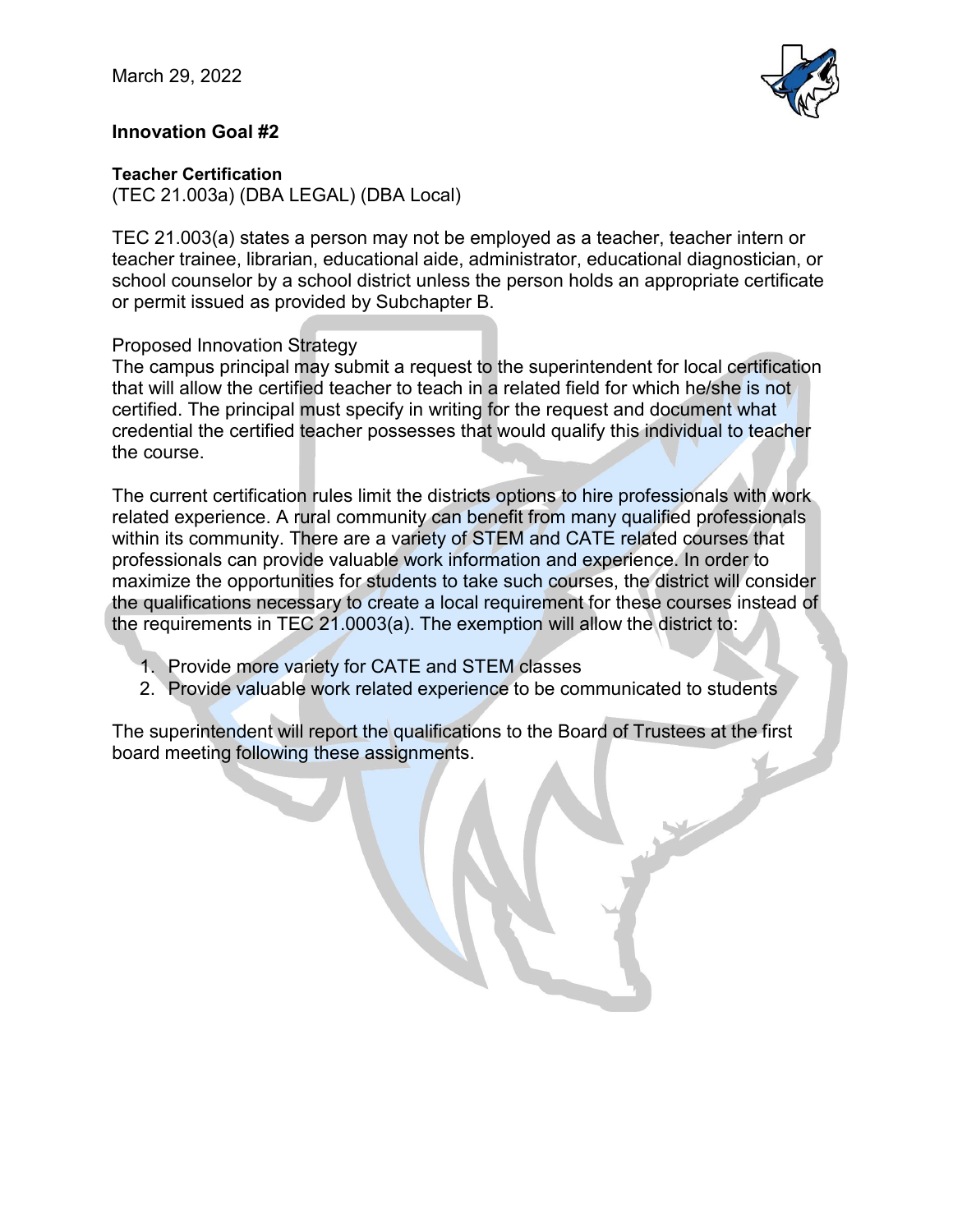

## **Innovation Goal #3**

#### **Extension or Probationary Contracts**

(DK LEGAL, DK LOCAL, DK EXHIBIT) (TEC 21.102) (Supports RSISD Board Goal #1)

Texas Education Codes states that "The probationary contract may be renewed for twoadditional one-year periods, for a maximum permissible probationary contract period ofthree school years, except that probationary period may not exceed one year for a person who has been employed as a teacher in public education for at least five of the eight years preceding employment by the district." This provides that teachers with overfive years of experience must be given term contracts their second year in the district. The plan would make it possible to provide probationary contracts for any new teacher in the district for up to three years.

This would help the district promote an environment and ensure an environment of learning and professional development for teachers on probationary contracts. Teachers with probationary contracts could be provided mentors.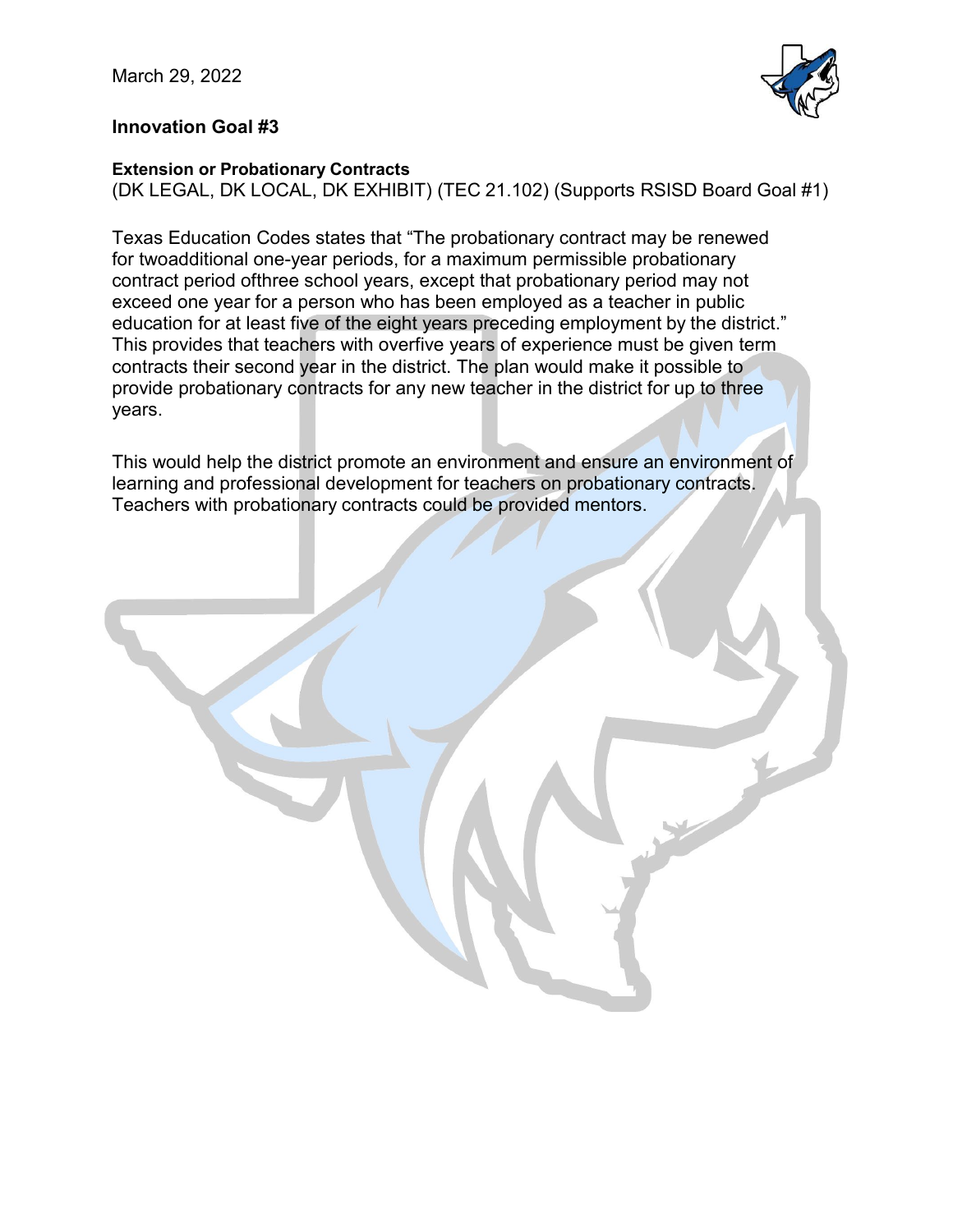

# **Innovation Goal #4**

#### **Teacher Contract Days**

(DCB (LEGAL), DCB (LOCAL); TEC §21.401)

Currently Texas Education Code § 21.401 currently requires a contract between the District and an educator to be for a minimum 10 months. Additionally, an educator employed under a 10- month contract must provide a minimum of 187 days of service.

## Rationale for Exemption

Richland Springs ISD has developed and implemented a four-day week school calendar. Due to the shortened workweek, teachers will not meet the minimum number of days of service.

## Innovation Strategy

Richland Springs ISD will reduce teacher contract days from 187 with no effect on teacher salaries. This stems from an attempt to provide flexibility to better align teacher service days to instructional days; 75,600 required minutes of instruction per year.

This proposal will increase the daily rate the district pays teachers.

This proposal should enhance teacher recruitment, therefore putting the district on a level playing field with larger districts with regard to teacher contracts.

This proposal will improve teacher morale.

This proposal will provide teachers more opportunities during the year to seek out beneficial staff development that relates to their field.

This proposal will allow for more teacher collaboration for planning, needs assessment, and other duties related to increase student academic achievement.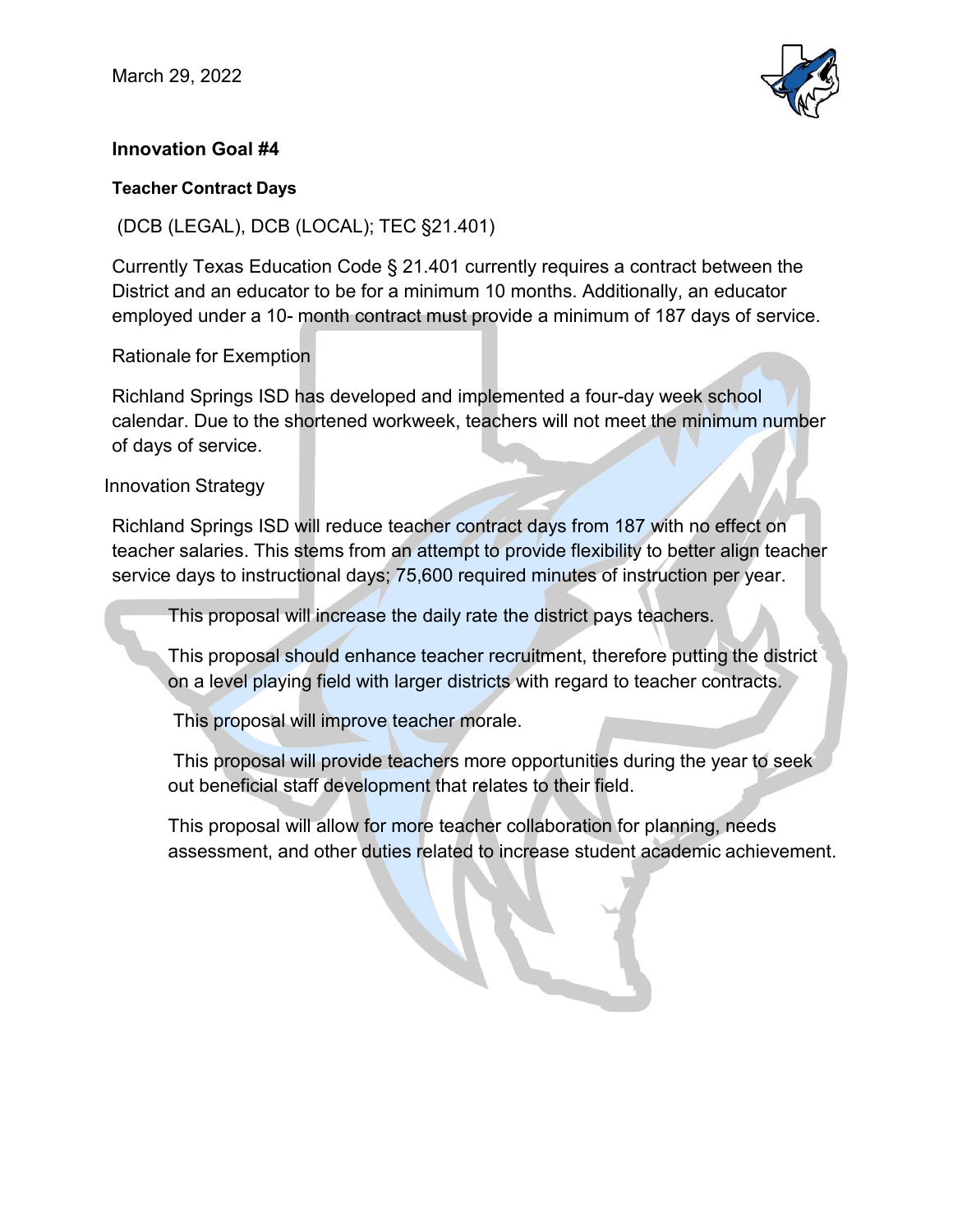

# **RICHLAND SPRINGS ISD STRATEGIC PRIORITIES AND PROCESSES**

#### **Board Goals 2017**

- 1. Recruit and Retain Qualified Staff
	- a. Goal RSISD will promote an environment that ensures support and development that will lead to the retention of highly qualified staff.
	- b. Indicators of Success
		- i. Cohesiveness of staff with administrators and peers.
		- ii. Competitive salaries are used to retain and recruit highly qualified staff.
		- iii. RSISD will provide higher education opportunities to all staff interested in furthering their educational career.
- 2. Aging Facilities
	- a. Goal RSISD will provide facilities that meet the needs of school based activities in a safe and secure environment which encourages participation and pride.
	- b. Indicators of Success
		- i. Adequate space for existing population and space for potential growth.
		- ii. Environmentally safe facilities.
		- iii. Increase participation in activities.
- 3. Parent Involvement
	- a. Goals RSISD will provide an inclusive process for parents that incorporates all stake holders in supporting success.
	- b. Indicators of Success
		- i. Opportunities for parent involvement
		- ii. Participation of parents in school events
		- iii. Community Involvement
		- iv. Continue school supply giveaway
		- v. Training programs/ certificates for students to break the cycle ofpoverty